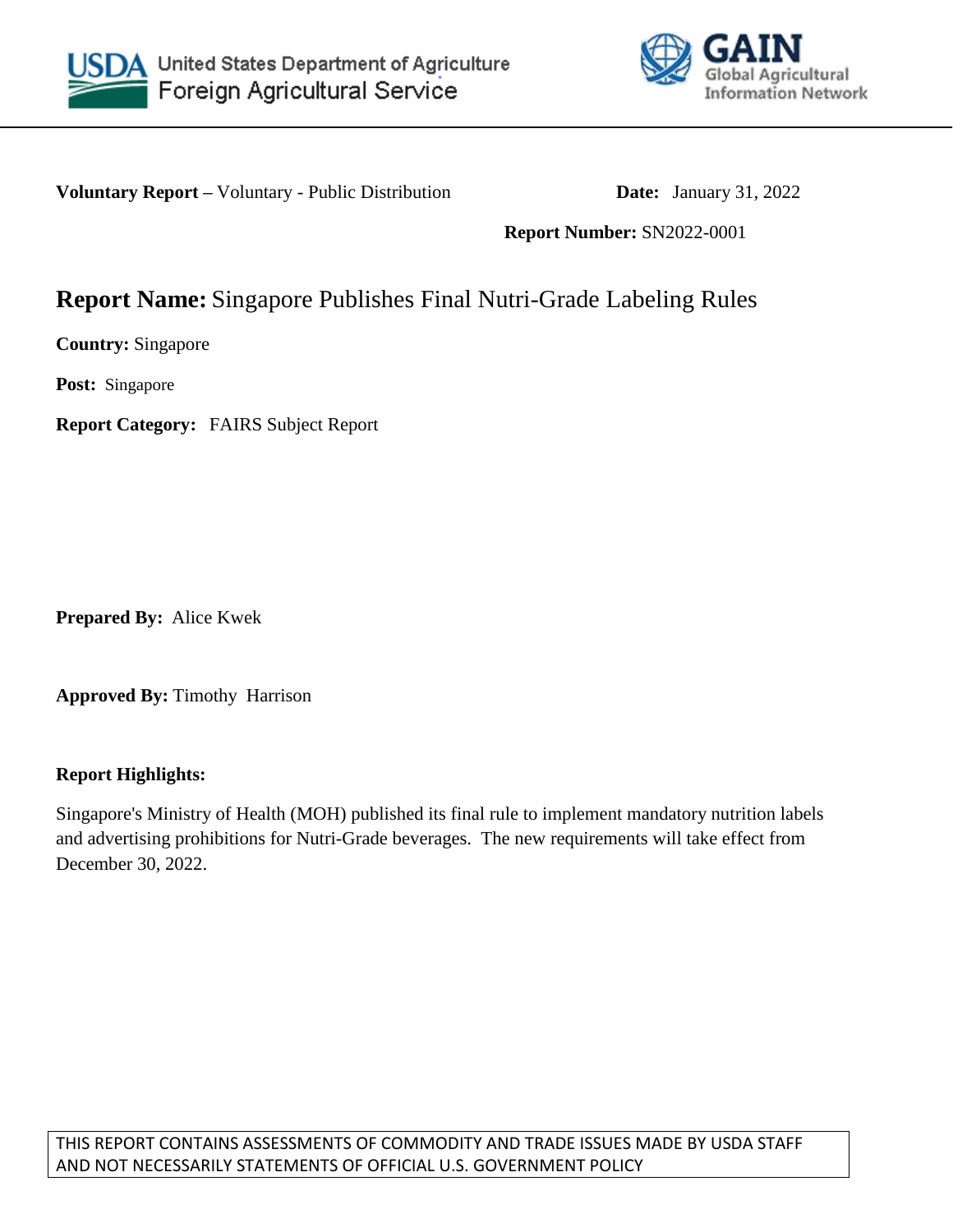# **Summary**

On December 30, 2021, Singapore notified the World Trade Organization that Singapore's Nutri-Grade Beverage measure has been published. The new measure will take effect from **December 30, 2022** and will apply to a wide variety of pre-packed beverages, including soft drinks, some flavored teas and coffees, juices, energy drinks, and milk-based beverages. The new scheme assigns a letter grade to products within its scope based on nutritional content, as outlined in the following graphic:



Source: Singapore Health Promotion Board

As of December 30, 2022, the "Nutrition Label" and "Nutritional Information Panel (NIP)" specifying the energy value, amounts of protein, carbohydrate, total sugar, and saturated fat will be mandatory. Beverages graded "C" and "D" must be labeled with a "Nutri-Grade" mark on the front-of-pack of its package, while "D" graded products may not be advertised. Adhesive labels/stickers may be used to meet mandatory labeling requirements, but should not be easily removed and are to remain attached during the expected shelf-life of the package. Detailed information and resources on measures for Nutri-Grade Beverages can be found here: [https://www.hpb.gov.sg/healthy-living/food-beverage/nutri-grade.](https://www.hpb.gov.sg/healthy-living/food-beverage/nutri-grade)

## **Background**

As [previously reported,](https://apps.fas.usda.gov/newgainapi/api/Report/DownloadReportByFileName?fileName=Singapore%20Announces%20New%20Nutri-Grade%20Labeling%20and%20Advertising%20Regulations_Singapore_Singapore_05-11-2021) in April 2021 Singapore published its draft Nutri-Grade Beverage system for public comments. The Nutri-Grade is a scoring system establishes nutrition labels based on sugar and saturated fat thresholds for pre-packaged, non-alcoholic beverages while also placing marketing restrictions on products with lower Nutri-Grade scores. Front-of-package nutrition labeling will be required for beverages that receive "C" and "D" grades, and will be optional for beverages that receive "A" and "B" grades. The measure also notes that advertisements would be prohibited for beverages in the "D" category.